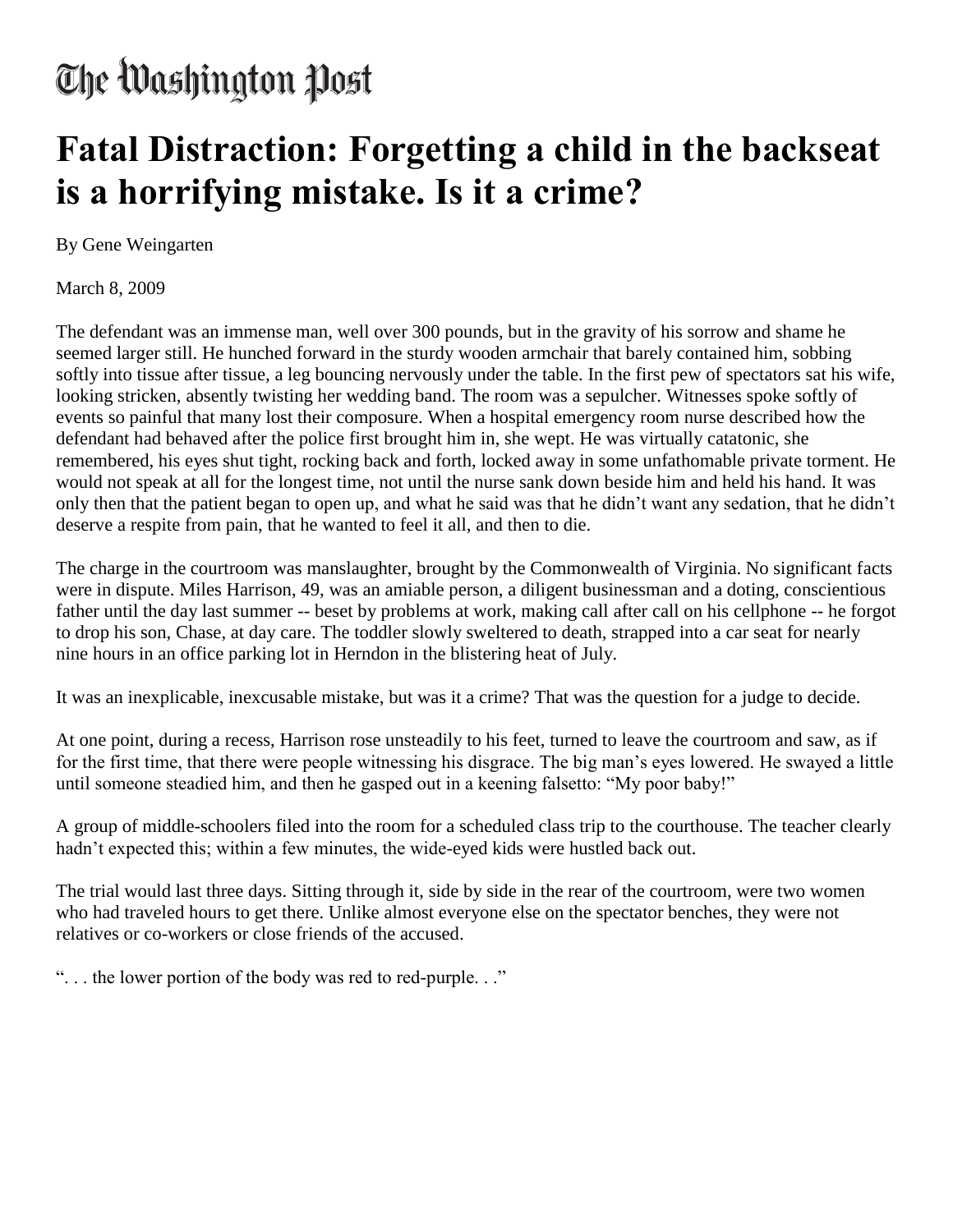

Miles Harrison holds a toy that belonged to his son, Chase, who died after being left in the back seat of his father's car last summer. (Copyright Rebecca Drobis)

As the most excruciating of the evidence came out, from the medical examiner, the women in the back drew closer together, leaning in to each other.

" $\ldots$  a green discoloration of the abdomen  $\ldots$  autolysis of the organs  $\ldots$  what we call skin slippage  $\ldots$  the core body temperature reaches 108 degrees when death ensues."

Mary -- the older, shorter one -- trembled. Lyn -- the younger, taller one with the long, strawberry-blond hair -gathered her in, one arm around the shoulder, the other across their bodies, holding hands.

When the trial ended, Lyn Balfour and Mary Parks left quietly, drawing no attention to themselves. They hadn't wanted to be there, but they'd felt a duty, both to the defendant and, in a much more complicated way, to themselves.

It was unusual, to say the least: three people together in one place, sharing the same heartbreaking history. All three had accidentally killed their babies in the identical, incomprehensible, modern way.

In 2013, 43 children died from vehicle-induced heat stroke. As summer temperatures rise, here are a few simple tips from the National Safety Council to keep kids safe. (Tom LeGro/The Washington Post)

As summer temperatures rise, here are a few simple tips from the National Safety Council to keep kids safe. As summer temperatures rise, here are a few simple tips from the National Safety Council to keep kids safe. (Tom LeGro/The Washington Post)

\*\*\*

"Death by hyperthermia" is the official designation. When it happens to young children, the facts are often the same: An otherwise loving and attentive parent one day gets busy, or distracted, or upset, or confused by a change in his or her daily routine, and just... forgets a child is in the car. It happens that way somewhere in the United States 15 to 25 times a year, parceled out through the spring, summer and early fall. The season is almost upon us.

Two decades ago, this was relatively rare. But in the early 1990s, car-safety experts declared that passenger-side front airbags could kill children, and they recommended that child seats be moved to the back of the car; then,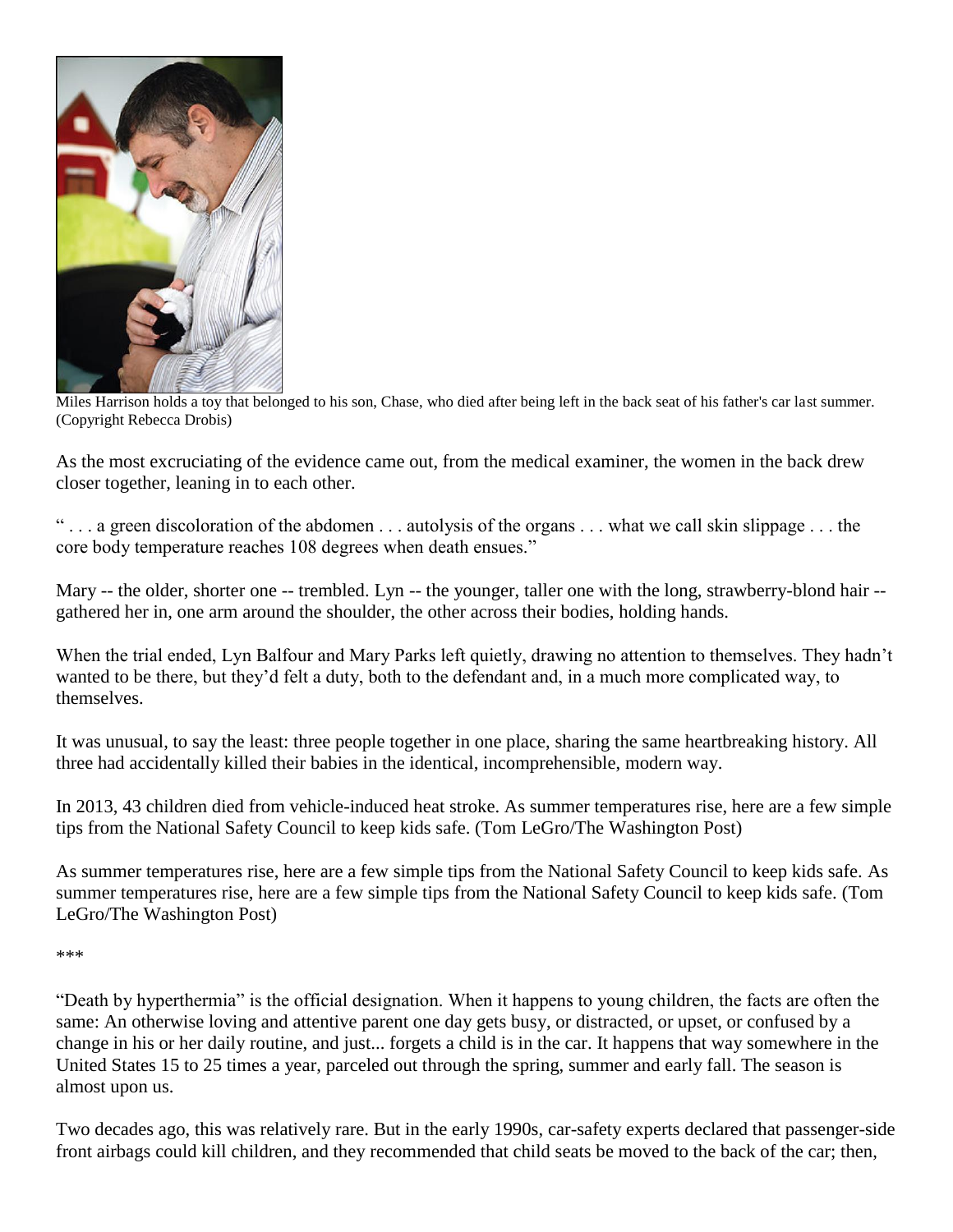for even more safety for the very young, that the baby seats be pivoted to face the rear. If few foresaw the tragic consequence of the lessened visibility of the child . . . well, who can blame them? What kind of person forgets a baby?

The wealthy do, it turns out. And the poor, and the middle class. Parents of all ages and ethnicities do it. Mothers are just as likely to do it as fathers. It happens to the chronically absent-minded and to the fanatically organized, to the college-educated and to the marginally literate. In the last 10 years, it has happened to a dentist. A postal clerk. A social worker. A police officer. An accountant. A soldier. A paralegal. An electrician. A Protestant clergyman. A rabbinical student. A nurse. A construction worker. An assistant principal. It happened to a mental health counselor, a college professor and a pizza chef. It happened to a pediatrician. It happened to a rocket scientist.

Last year it happened three times in one day, the worst day so far in the worst year so far in a phenomenon that gives no sign of abating.

The facts in each case differ a little, but always there is the terrible moment when the parent realizes what he or she has done, often through a phone call from a spouse or caregiver. This is followed by a frantic sprint to the car. What awaits there is the worst thing in the world.

Each instance has its own macabre signature. One father had parked his car next to the grounds of a county fair; as he discovered his son's body, a calliope tootled merrily beside him. Another man, wanting to end things quickly, tried to wrestle a gun from a police officer at the scene. Several people -- including Mary Parks of Blacksburg -- have driven from their workplace to the day-care center to pick up the child they'd thought they'd dropped off, never noticing the corpse in the back seat.

Then there is the Chattanooga, Tenn., business executive who must live with this: His motion-detector car alarm went off, three separate times, out there in the broiling sun. But when he looked out, he couldn't see anyone tampering with the car. So he remotely deactivated the alarm and went calmly back to work.

\*\*\*

There may be no act of human failing that more fundamentally challenges our society's views about crime, punishment, justice and mercy. According to statistics compiled by a national childs' safety advocacy group, in about 40 percent of cases authorities examine the evidence, determine that the child's death was a terrible accident -- a mistake of memory that delivers a lifelong sentence of guilt far greater than any a judge or jury could mete out -- and file no charges. In the other 60 percent of the cases, parsing essentially identical facts and applying them to essentially identical laws, authorities decide that the negligence was so great and the injury so grievous that it must be called a felony, and it must be aggressively pursued.

As it happens, just five days before Miles Harrison forgot his toddler son in the parking lot of the Herndon corporate-relocation business where he worked, a similar event had occurred a few hundred miles southeast. After a long shift at work, a Portsmouth, Va., sanitation department electrician named Andrew Culpepper picked up his toddler son from his parents, drove home, went into the house and then fell asleep, forgetting he'd had the boy in the car, leaving him to bake to death outside his home.

Harrison was charged with a crime. Culpepper was not. In each case, the decision fell to one person.

With Harrison, it was Ray Morrogh, the Fairfax commonwealth's attorney. In an interview a few days after he brought the charge of involuntary manslaughter, Morrogh explained why.

"There is a lot to be said for reaffirming people's obligations to protect their children," he said. "When you have children, you have responsibilities. I am very strong in the defense of children's safety."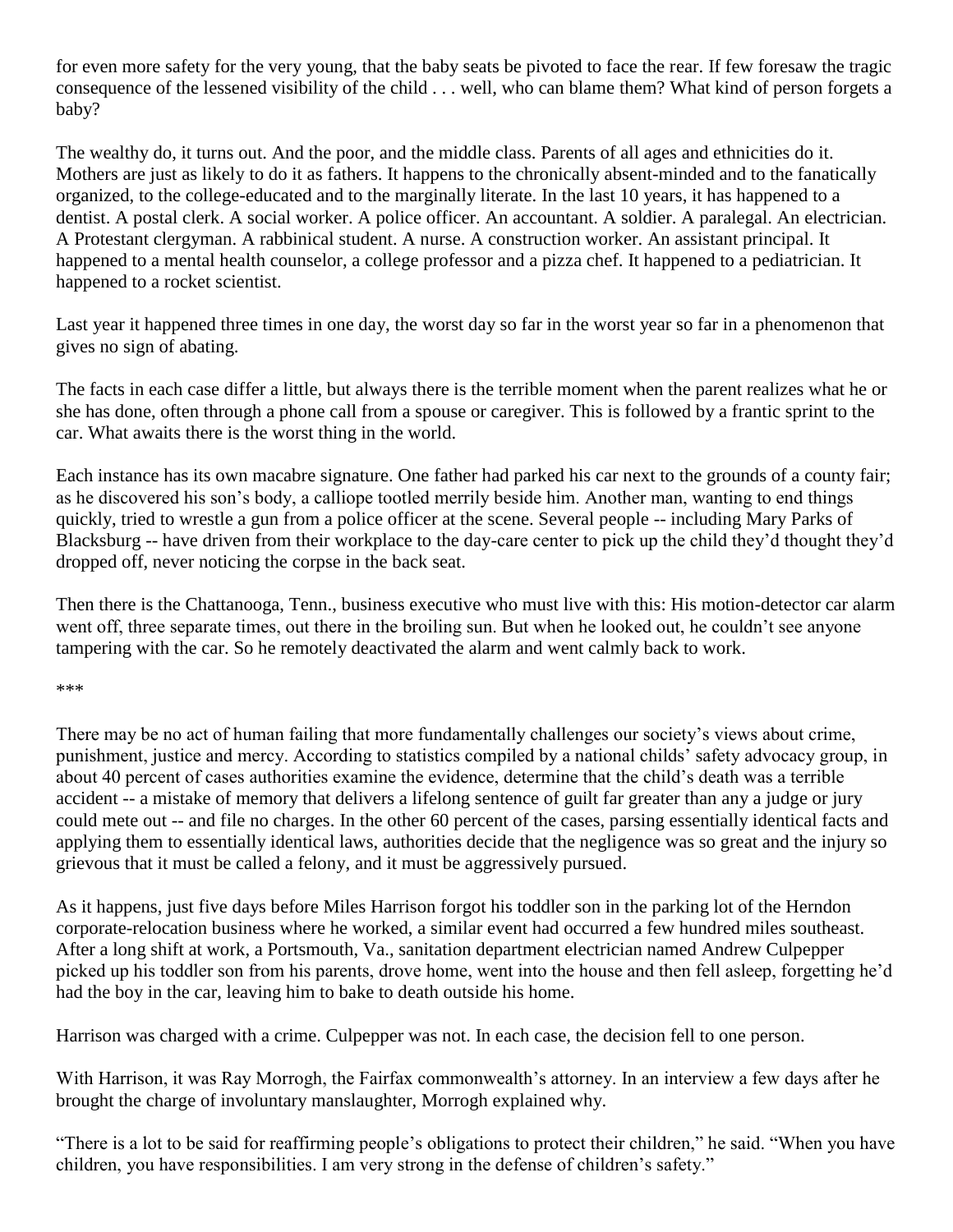Morrogh has two kids himself, ages 12 and 14. He was asked if he could imagine this ever having happened to him. The question seemed to take him aback. He went on to another subject, and then, 10 minutes later, made up his mind:

"I have to say no, it couldn't have happened to me. I am a watchful father."

In Portsmouth, the decision not to charge Culpepper, 40, was made by Commonwealth's Attorney Earle Mobley. As tragic as the child's death was, Mobley says, a police investigation showed that there was no crime because there was no intent; Culpepper wasn't callously gambling with the child's life -- he had forgotten the child was there.

"The easy thing in a case like this is to dump it on a jury, but that is not the right thing to do," Mobley says. A prosecutor's responsibility, he says, is to achieve justice, not to settle some sort of score.

"I'm not pretty sure I made the right decision," he says. "I'm positive I made the right decision."

There may be no clear right or wrong in deciding how to handle cases such as these; in each case, a public servant is trying to do his best with a Solomonic dilemma. But public servants are also human beings, and they will inevitably bring to their judgment the full weight of that complicated fact.

"You know, it's interesting we're talking today," Mobley says.

He has five children. Today, he says, is the birthday of his sixth.

"She died of leukemia in 1993. She was almost 3."

Mobley pauses. He doesn't want to create the wrong impression.

He made the decision on the law, he says, "but I also have some idea what it feels like, what it does to you, when you lose a child."

So, after his son's death, Andrew Culpepper was sent home to try to live the remainder of his life with what he had done. After his son's death, Miles Harrison was charged with a felony. His mug shot was in the newspapers and on TV, with the haunted, hunted, naked-eyed look these parents always have, up against the wall. He hired an expensive lawyer. Over months, both sides developed their cases. Witnesses were assembled and interviewed. Efforts at a plea bargain failed. The trial began.

The court heard how Harrison and his wife had been a late-40s childless couple desperately wanting to become parents, and how they'd made three visits to Moscow, setting out each time on a grueling 10-hour railroad trip to the Russian hinterlands to find and adopt their 18-month-old son from an orphanage bed he'd seldom been allowed to leave. Harrison's next-door neighbor testified how she'd watched the new father giddily frolic on the lawn with his son. Harrison's sister testified how she had worked with her brother and sister-in-law for weeks to find the ideal day-care situation for the boy, who would need special attention to recover from the effects of his painfully austere beginnings.

From the witness stand, Harrison's mother defiantly declared that Miles had been a fine son and a perfect, loving father. Distraught but composed, Harrison's wife, Carol, described the phone call that her husband had made to her right after he'd discovered what he'd done, the phone call she'd fielded on a bus coming home from work. It was, she said, unintelligible screaming.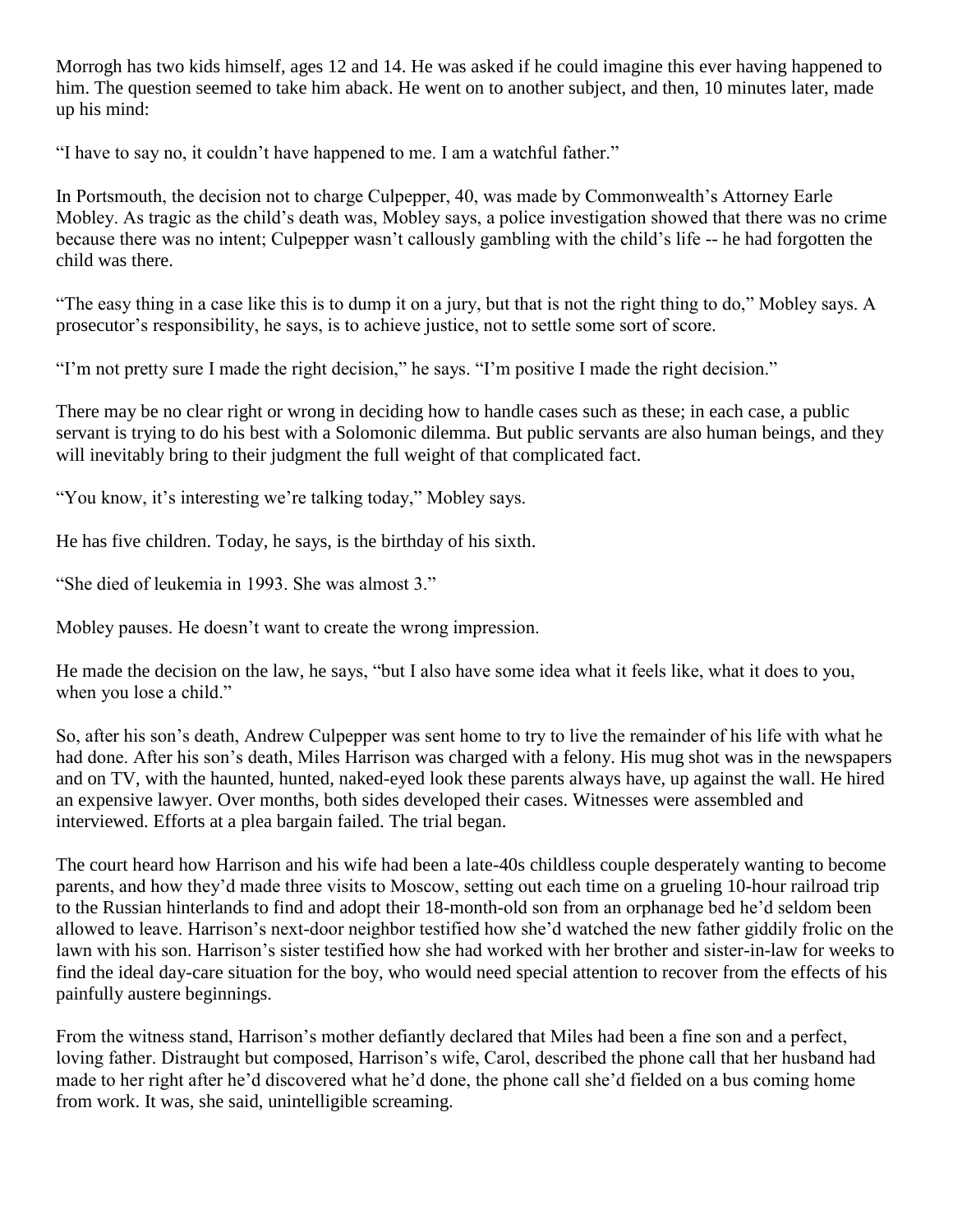In the end, Fairfax County Circuit Court Judge R. Terence Ney found Miles Harrison not guilty. There was no crime, he said, citing the identical legal reasons Earle Mobley had cited for not charging Andrew Culpepper in the first place.

At the verdict, Harrison gasped, sobbed, then tried to stand, but the man had nothing left. His legs buckled, and he crashed pathetically to his knees.

\*\*\*

So, if it's not manslaughter, what is it? An accident?

"No, that's an imperfect word."

This is Mark Warschauer, an internationally acclaimed expert in language learning and technology, professor of education at the University of California at Irvine.

"The word 'accident' makes it sound like it can't be prevented," Warschauer says, "but 'incident' makes it sound trivial. And it is not trivial."

Warschauer is a Fulbright scholar, specializing in the use of laptops to spread literacy to children. In the summer of 2003, he returned to his office from lunch to find a crowd surrounding a car in the parking lot. Police had smashed the window open with a crowbar. Only as he got closer did Warschauer realize it was his car. That was his first clue that he'd forgotten to drop his 10-month-old son, Mikey, at day care that morning. Mikey was dead.

Warschauer wasn't charged with a crime, but for months afterward he contemplated suicide. Gradually, he says, the urge subsided, if not the grief and guilt.

"We lack a term for what this is," Warschauer says. And also, he says, we need an understanding of why it happens to the people it happens to.

\*\*\*

David Diamond is picking at his breakfast at a Washington hotel, trying to explain.

"Memory is a machine," he says, "and it is not flawless. Our conscious mind prioritizes things by importance, but on a cellular level, our memory does not. If you're capable of forgetting your cellphone, you are potentially capable of forgetting your child."

Diamond is a professor of molecular physiology at the University of South Florida and a consultant to the veterans hospital in Tampa. He's here for a national science conference to give a speech about his research, which involves the intersection of emotion, stress and memory. What he's found is that under some circumstances, the most sophisticated part of our thought-processing center can be held hostage to a competing memory system, a primitive portion of the brain that is -- by a design as old as the dinosaur's -- inattentive, pigheaded, nonanalytical, stupid.

Diamond is the memory expert with a lousy memory, the one who recently realized, while driving to the mall, that his infant granddaughter was asleep in the back of the car. He remembered only because his wife, sitting beside him, mentioned the baby. He understands what could have happened had he been alone with the child. Almost worse, he understands exactly why.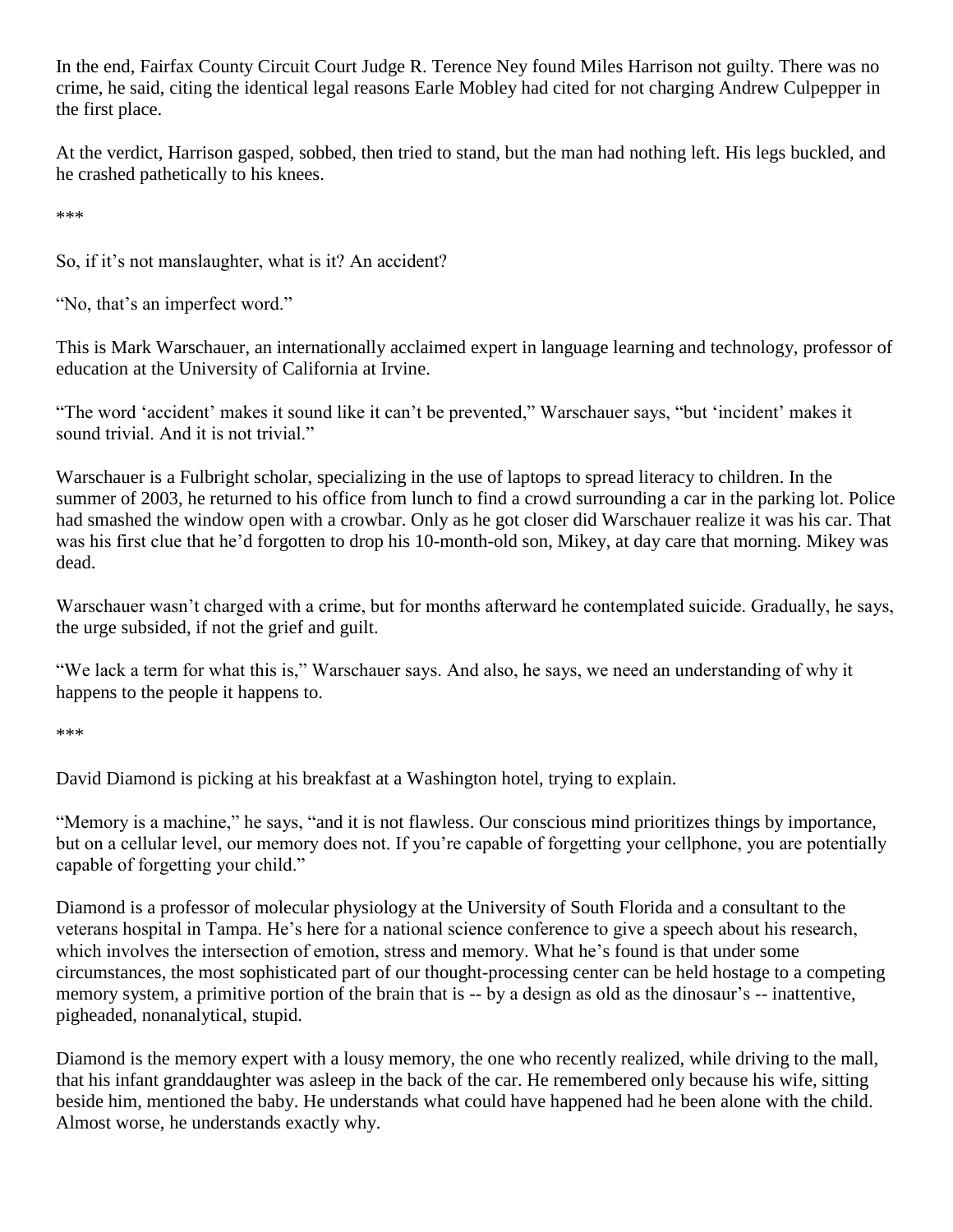The human brain, he says, is a magnificent but jury-rigged device in which newer and more sophisticated structures sit atop a junk heap of prototype brains still used by lower species. At the top of the device are the smartest and most nimble parts: the prefrontal cortex, which thinks and analyzes, and the hippocampus, which makes and holds on to our immediate memories. At the bottom is the basal ganglia, nearly identical to the brains of lizards, controlling voluntary but barely conscious actions.

Diamond says that in situations involving familiar, routine motor skills, the human animal presses the basal ganglia into service as a sort of auxiliary autopilot. When our prefrontal cortex and hippocampus are planning our day on the way to work, the ignorant but efficient basal ganglia is operating the car; that's why you'll sometimes find yourself having driven from point A to point B without a clear recollection of the route you took, the turns you made or the scenery you saw.

Ordinarily, says Diamond, this delegation of duty "works beautifully, like a symphony. But sometimes, it turns into the '1812 Overture.' The cannons take over and overwhelm."

By experimentally exposing rats to the presence of cats, and then recording electrochemical changes in the rodents' brains, Diamond has found that stress -- either sudden or chronic -- can weaken the brain's higherfunctioning centers, making them more susceptible to bullying from the basal ganglia. He's seen the same sort of thing play out in cases he's followed involving infant deaths in cars.

"The quality of prior parental care seems to be irrelevant," he said. "The important factors that keep showing up involve a combination of stress, emotion, lack of sleep and change in routine, where the basal ganglia is trying to do what it's supposed to do, and the conscious mind is too weakened to resist. What happens is that the memory circuits in a vulnerable hippocampus literally get overwritten, like with a computer program. Unless the memory circuit is rebooted -- such as if the child cries, or, you know, if the wife mentions the child in the back -- it can entirely disappear."

## Diamond stops.

"There is a case in Virginia where this is exactly what happened, the whole set of stress factors. I was consulted on it a couple of years ago. It was a woman named, ah . . ."

He puts down his fork, searches the ceiling, the wall, the floor, then shakes his head. He's been stressing over his conference speech, he says, and his memory retrieval is shot. He can't summon the name.

Lyn Balfour?

"Yeah, Lyn Balfour! The perfect storm."

\*\*\*

It's mid-October. Lyn Balfour is on her cellphone, ordering a replacement strap for a bouncy seat for the new baby and simultaneously trying to arrange for an emergency sitter, because she has to get to the fertility clinic, pronto, because she just got lab results back, and she's ovulating, and her husband's in Iraq, and she wants to get artificially inseminated with his sperm, like right now, but, crap, the sitter is busy, so she grabs the kid and the keys and the diaper bag and is out the door and in the car and gone. But now the baby is fussing, so she's reaching back to give him a bottle of juice, one eye on him and the other on a seemingly endless series of hairpin turns that she negotiates adroitly.

"Actually," she laughs, "I'm getting better about not doing too much at once. I've been simplifying my life a lot."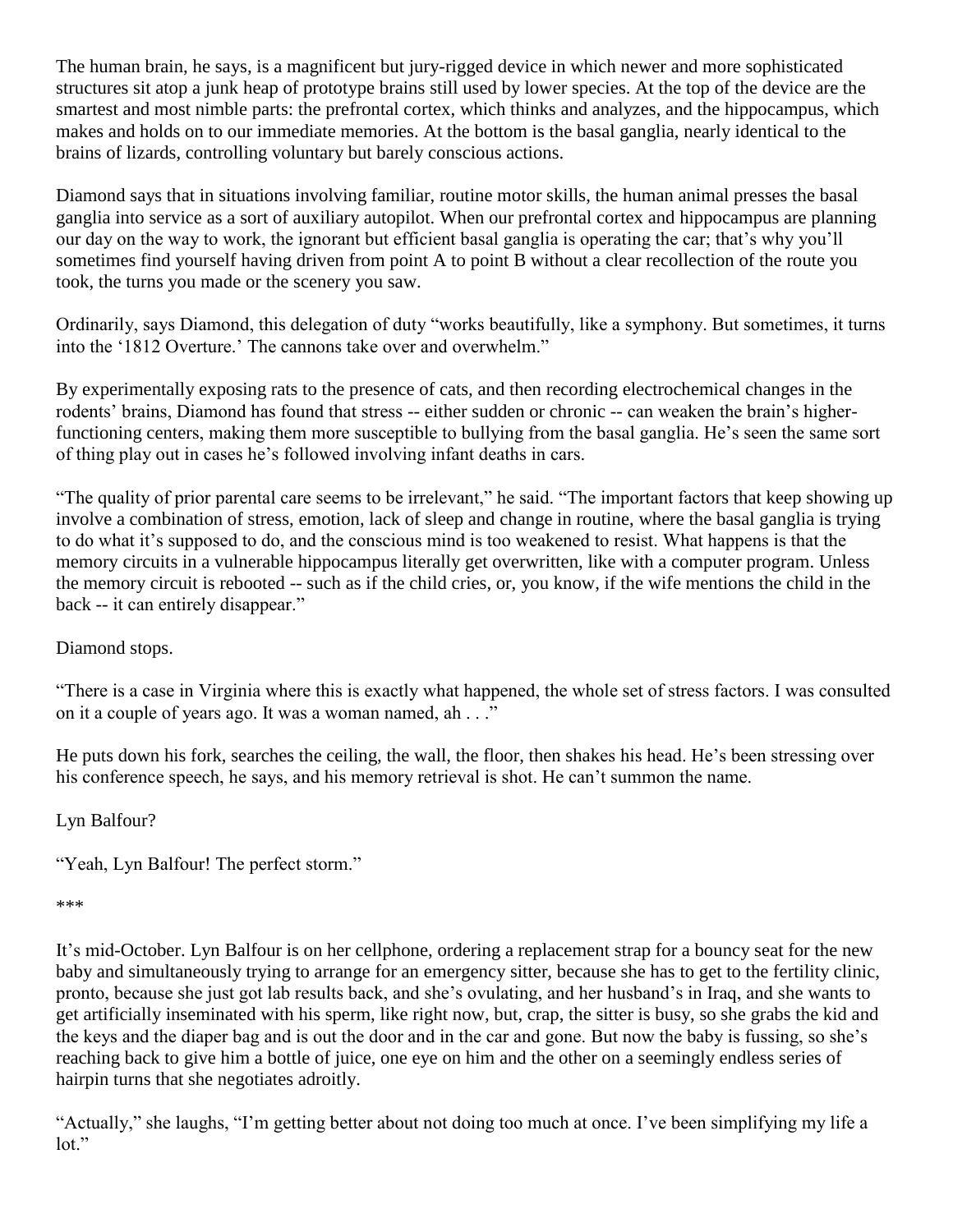Raelyn Balfour is what is commonly called a type-A personality. She is the first to admit that her temperament contributed to the death of her son, Bryce, two years ago. It happened on March 30, 2007, the day she accidentally left the 9-month-old in the parking lot of the Charlottesville judge advocate general's office, where she worked as a transportation administrator. The high temperature that day was only in the 60s, but the biometrics and thermodynamics of babies and cars combine mercilessly: Young children have lousy thermostats, and heat builds quickly in a closed vehicle in the sun. The temperature in Balfour's car that day topped 110 degrees.

There's a dismayingly cartoonish expression for what happened to Lyn Balfour on March 30, 2007. British psychologist James Reason coined the term the "Swiss Cheese Model" in 1990 to explain through analogy why catastrophic failures can occur in organizations despite multiple layers of defense. Reason likens the layers to slices of Swiss cheese, piled upon each other, five or six deep. The holes represent small, potentially insignificant weaknesses. Things will totally collapse only rarely, he says, but when they do, it is by coincidence -- when all the holes happen to align so that there is a breach through the entire system.

On the day Balfour forgot Bryce in the car, she had been up much of the night, first babysitting for a friend who had to take her dog to an emergency vet clinic, then caring for Bryce, who was cranky with a cold. Because the baby was also tired, he uncharacteristically dozed in the car, so he made no noise. Because Balfour was planning to bring Bryce's usual car seat to the fire station to be professionally installed, Bryce was positioned in a different car seat that day, not behind the passenger but behind the driver, and was thus not visible in the rearview mirror. Because the family's second car was on loan to a relative, Balfour drove her husband to work that day, meaning the diaper bag was in the back, not on the passenger seat, as usual, where she could see it. Because of a phone conversation with a young relative in trouble, and another with her boss about a crisis at work, Balfour spent most of the trip on her cell, stressed, solving other people's problems. Because the babysitter had a new phone, it didn't yet contain Balfour's office phone number, only her cell number, meaning that when the sitter phoned to wonder why Balfour hadn't dropped Bryce off that morning, it rang unheard in Balfour's pocketbook.

The holes, all of them, aligned.

There is no consistent character profile of the parent who does this to his or her child. The 13 who were interviewed for this story include the introverted and extroverted; the sweet, the sullen, the stoic and the terribly fragile. None of those descriptions exactly fits Lyn Balfour, a 37-year-old Army reservist who has served in combat zones and who seems to remain -- at least on the subject of the death of her son -- in battle.

"I don't feel I need to forgive myself," she says plainly, "because what I did was not intentional."

Balfour is tall and stands taller, moving with a purposeful, swinging stride. She's got a weak chin but a strong mouth that she uses without much editing. She's funny and brassy and in your face, the sort of person you either like or don't like, right away.

It had been Balfour's idea to go to the trial of Miles Harrison, and it was she who walked up to Harrison in the hallway during a break, pushed past a crowd and threw her arms around his neck, pulling him close. For almost a full minute, she whispered in his ear. His eyes grew wider, and then he sobbed into her shoulder like a baby. What she had told him was who she was and that she knows he'd been a good, loving father, and he must not be ashamed.

Balfour grew up medium-poor in Michigan. There was a man she'd been told was her father and a close family friend who, she later learned, was actually her father. Her two sets of grandparents wound up divorcing each other, then switching partners. There was alcoholism, divorce, a battle for custody. When Balfour turned 18, she was ready for the discipline of the Army.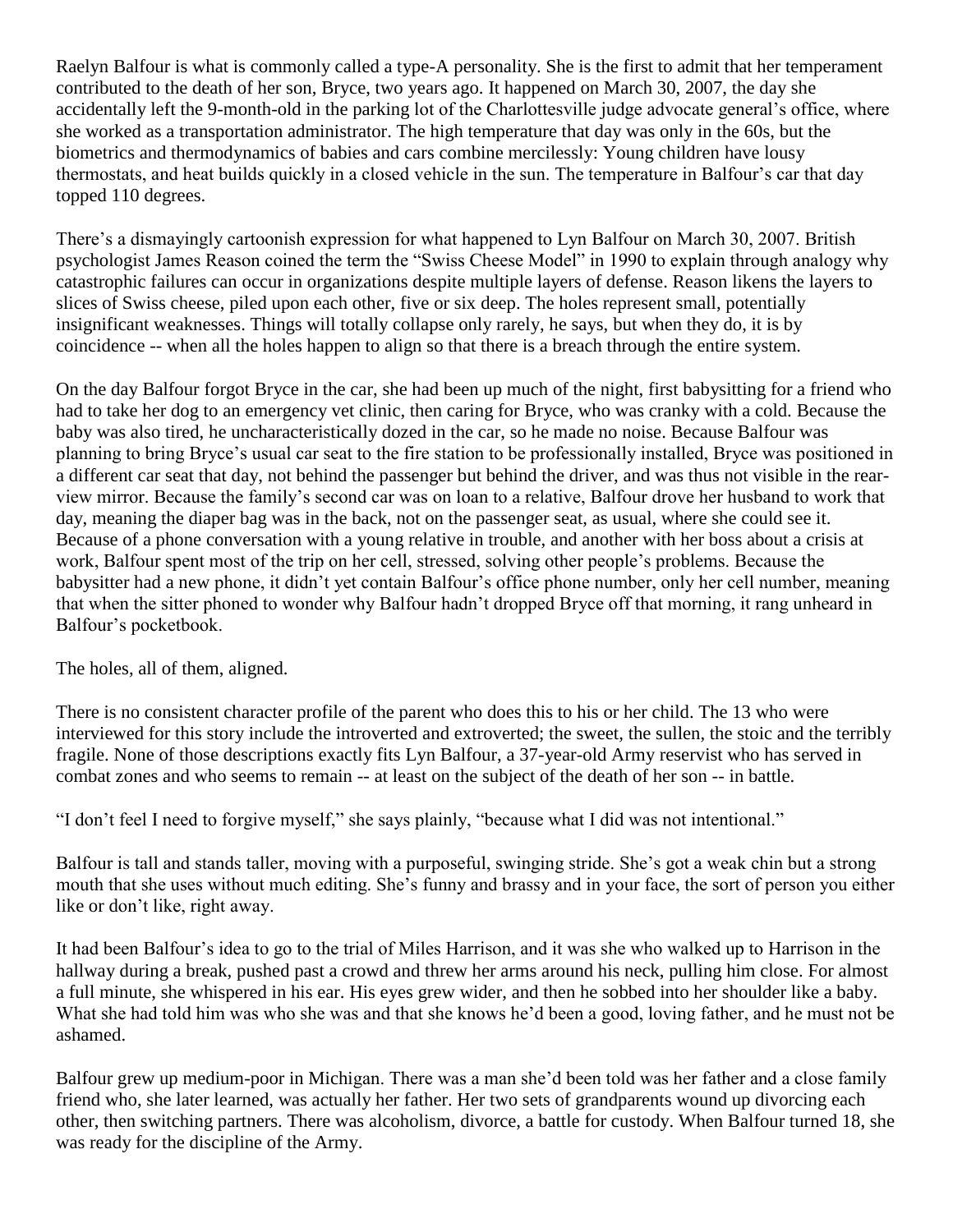She served in Bosnia and twice in Iraq, where she specialized in intelligence analysis and construction management, and where she discovered a skill at juggling a dozen things at once. She won a Bronze Star for managing \$47 million in projects without mislaying a penny. She got married, had a son, divorced, met Jarrett Balfour and within a month decided this handsome, younger man would be her husband. Eighteen months later, he was. Bryce was their first child together. Braiden, conceived with Jarrett's sperm when he was in Iraq, is their second. Today, in the same way, they're trying for a third.

Balfour has stopped at the fertility clinic for her procedure, and she's now driving to the JAG school, to demonstrate where and how her son's death happened. Down the road to the right is where she dropped Jarrett off at work, which was not customary, and which she theorizes put a subconscious check mark in her brain: Delivery made. Now she's pointing out the house of the babysitter she'd driven obliviously past as she talked to her boss about a scheduling snafu and to her nephew about helping to pay his gambling debts. And here is the parking lot of the JAG school, on the University of Virginia campus. She's pulling into the same spot she was parked in that day, the place where Bryce died.

"It was like this, except these two spots next to us were empty," she notes blandly as she gets out of the car, gathers her keys and leans in to get the diaper bag.

There is an almost pugnacious matter-of-factness about Lyn Balfour that can seem disconcerting, particularly if you have a preconception about how a person in her circumstances is supposed to face the world.

You might expect, for example, that she has gotten another car. But this black Honda Pilot with the pink Tinkerbell steering wheel cover is the same car Bryce died in, just inches from where Balfour is bending over Braiden to unstrap him.

"It didn't make financial sense to get a new car," she says.

Balfour's eyes are impassive. Her attitude is clear:

You got a problem with that?

\*\*\*

Not all cases of infant hyperthermia in cars are like the ones this article is about: simple if bewildering lapses of memory by an otherwise apparently good parent. In other types of cases, there is a history of prior neglect, or evidence of substance abuse. Sometimes, the parent knowingly left the child in the car, despite the obvious peril. In one particularly egregious instance, a mother used her locked car as an inexpensive substitute for day care. When hyperthermia deaths are treated as crimes, these are the ones that tend to result in prison sentences.

Cases like Lyn Balfour's, when prosecuted, typically end in some sort of compromise: a plea to a reduced charge, sometimes with probation and a suspended sentence, sometimes with community service. Going all the way to trial is a relative rarity.

What happened to Balfour was even rarer. She was charged not with manslaughter, but with second-degree murder, carrying a possible prison sentence of up to 40 years. And as a condition of remaining free on bond, the court prohibited her from being alone with any minors, including her own teenage son.

So Balfour hired John Zwerling, a top-gun criminal defense lawyer from Alexandria. That meant that Jarrett Balfour, an employee of a civilian military contractor, had no choice but to take an assignment in Iraq. The extra combat pay would be needed for legal expenses. Lyn Balfour would have to face this alone.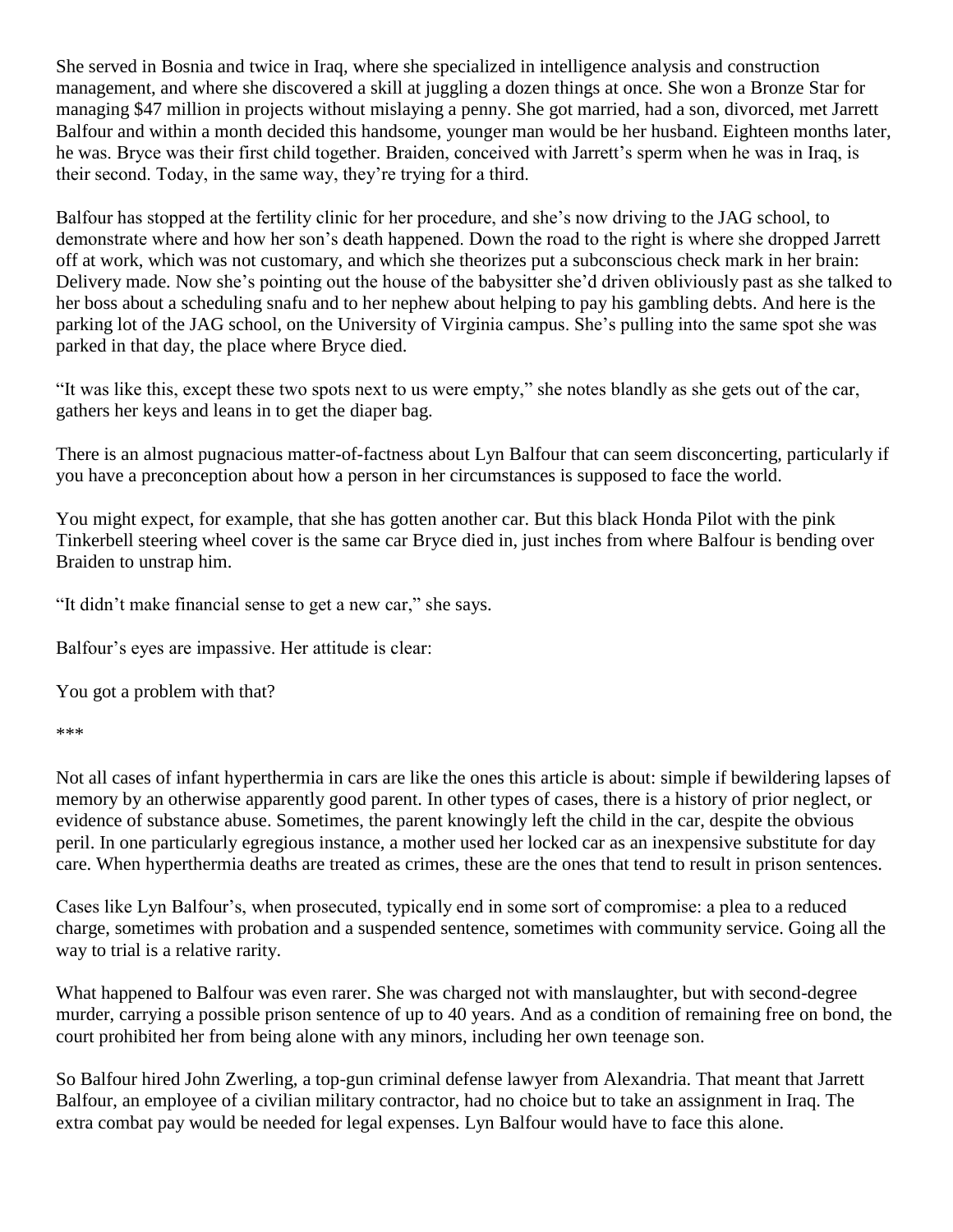That is when she began to move past grief and guilt and paralyzing self-doubt to a very specific, very focused anger.

\*\*\*

John Zwerling presents a passable version of Nero Wolfe, Rex Stout's portly, eccentric genius hero of detective fiction. Zwerling's law offices are in a handsome Old Town townhouse with dark walnut molding and dark wooden shutters. The boss is the guy with the Santa beard sitting in the chair with a hole in the leather, in jeans and a shirt with a big stain, the front buttons laboring mightily to do their job.

Zwerling's first task, he says, was to make the case that second-degree murder was a preposterous charge in a case lacking even the faintest whisper of intent. That, he did. After a preliminary hearing, the charge was reduced to involuntary manslaughter. Zwerling's second and more daunting job was to craft a defense for a case that was being prosecuted with what at times seemed like theatrical zeal.

Here is how Assistant Commonwealth's Attorney Elizabeth Killeen would sum it up before the jury: "This little boy's life did not have to end this way, on a hospital gurney. Deceased. Dead. His life squandered, and gone forever."

In the end, Zwerling had one key decision to make. In criminal cases, jurors want to hear from the defendant. Zwerling liked and respected Balfour, but should he put her on the stand?

"Have you met her?" he asks.

Yes.

"Then you've seen that mental girdle she puts on, the protective armor against the world, how she closes up and becomes a soldier. It helps her survive, but it can seem off-putting if you're someone who wants to see how crushed she is." Zwerling decided not to risk it.

"I wound up putting her on the stand in a different way," he says, "so people could see the real Lyn - vulnerable, with no guile, no posturing."

What Zwerling did was play two audiotapes for the jury. One was Balfour's interrogation by police in the hospital about an hour after Bryce's death; her answers are immeasurably sad, almost unintelligible, half sob, half whisper: "I killed my baby," she says tremulously. "Oh, God, I'm so sorry."

The second tape was a call to 911 made by a passerby, in those first few seconds after Balfour discovered the body and beseeched a stranger to summon help.

Zwerling swivels to his computer, punches up an audio file.

"Want to hear it?"

\*\*\*

Balfour is reenacting her movements from that day after work. She walks from her cubicle in room 153A of the JAG school, out to the front of the building. By mid-afternoon she had finally checked her cell and discovered she'd missed an early morning call from her babysitter. She called back, but got only voice mail. It didn't worry her. She and the babysitter were friends, and they talked often about all sorts of things. Balfour left a message asking for a callback.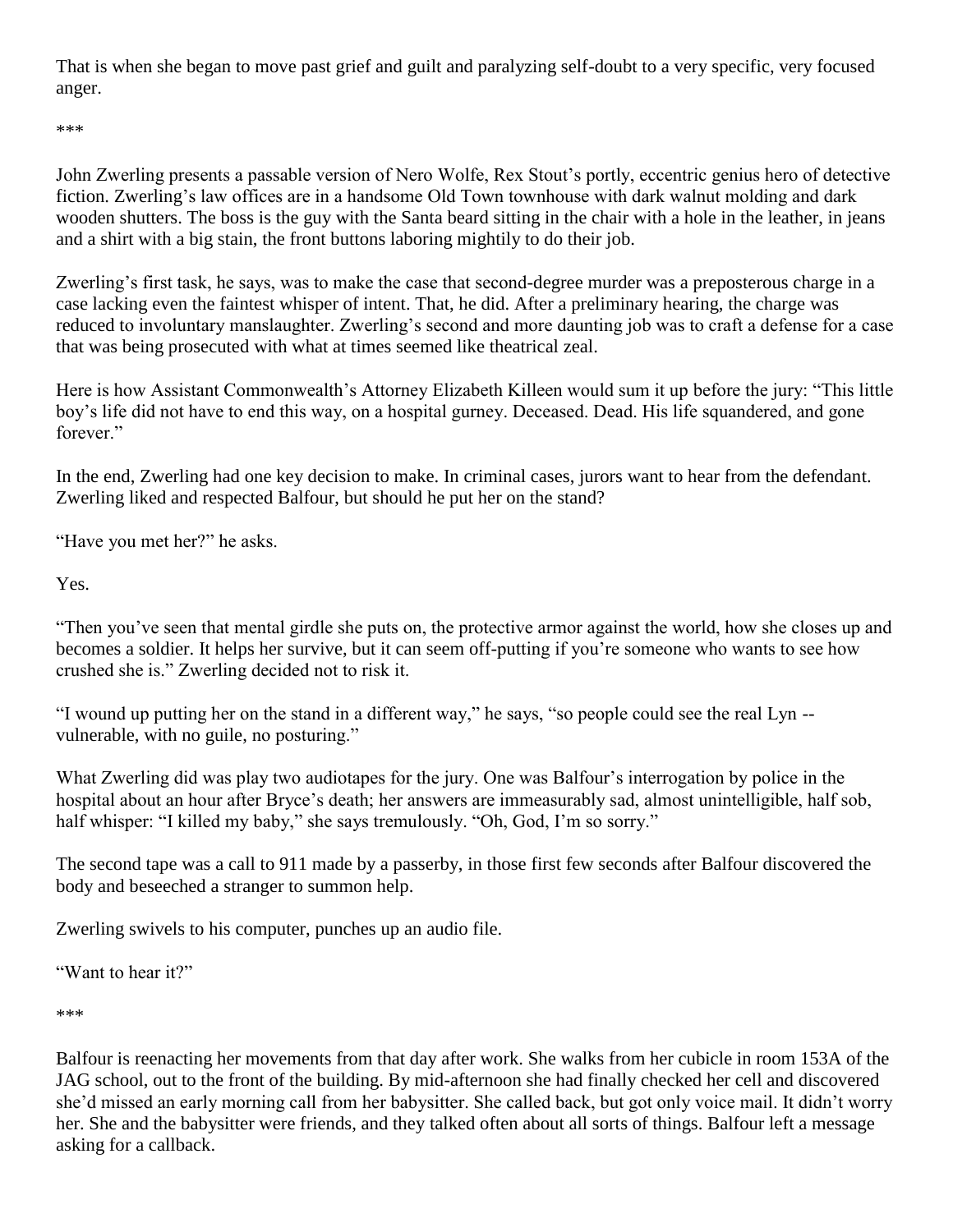It came when she was standing where she is now, on a spacious stone patio in front of the JAG school, heading toward the parking lot. As it happens, there is a Civil War-era cannon that is aimed, with unsettling irony, exactly where she stands.

The babysitter asked Balfour where Bryce was. Balfour said: "What do you mean? He's with you."

It is 60 feet to the end of the patio, then a stairwell with 11 steps down, then two steps across, then a second stairwell, 12 steps down, one more off the curb and then a 30-foot sprint to the car. Balfour estimates the whole thing took half a minute or less. She knew it was too late when, through the window, she saw Bryce's limp hand, and then his face, unmarked but lifeless and shiny, Balfour says, "like a porcelain doll."

It was seconds later that the passerby called 911.

\*\*\*

The tape is unendurable. Mostly, you hear a woman's voice, tense but precise, explaining to a police dispatcher what she is seeing. Initially, there's nothing in the background. Then Balfour howls at the top of her lungs, "OH, MY GOD, NOOOO!"

Then, for a few seconds, nothing.

Then a deafening shriek: "NO, NO, PLEASE, NO!!!"

Three more seconds, then:

"PLEASE, GOD, NO, PLEASE!!!"

What is happening is that Balfour is administering CPR. At that moment, she recalls, she felt like two people occupying one body: Lyn, the crisply efficient certified combat lifesaver, and Lyn, the incompetent mother who would never again know happiness. Breathe, compress, breathe, compress. Each time that she came up for air, she lost it. Then, back to the patient.

After hearing this tape, the jury deliberated for all of 90 minutes, including time for lunch. The not-guilty verdict was unanimous.

\*\*\*

"I didn't feel this case should ever have been brought," says juror Colin Rosse, a retired radio executive. "It may have been negligence, but it was an honest mistake."

Jury foreman James Schlothauer, an inspections official for the county government, doesn't fault the prosecution; Balfour's case was complex, he says, and the facts needed an airing. But the facts, he says, also made the verdict a slam dunk. It was "a big doggone accident," he says, that might have happened to anyone.

To anyone?

Schlothauer hesitates.

"Well, it happened to me."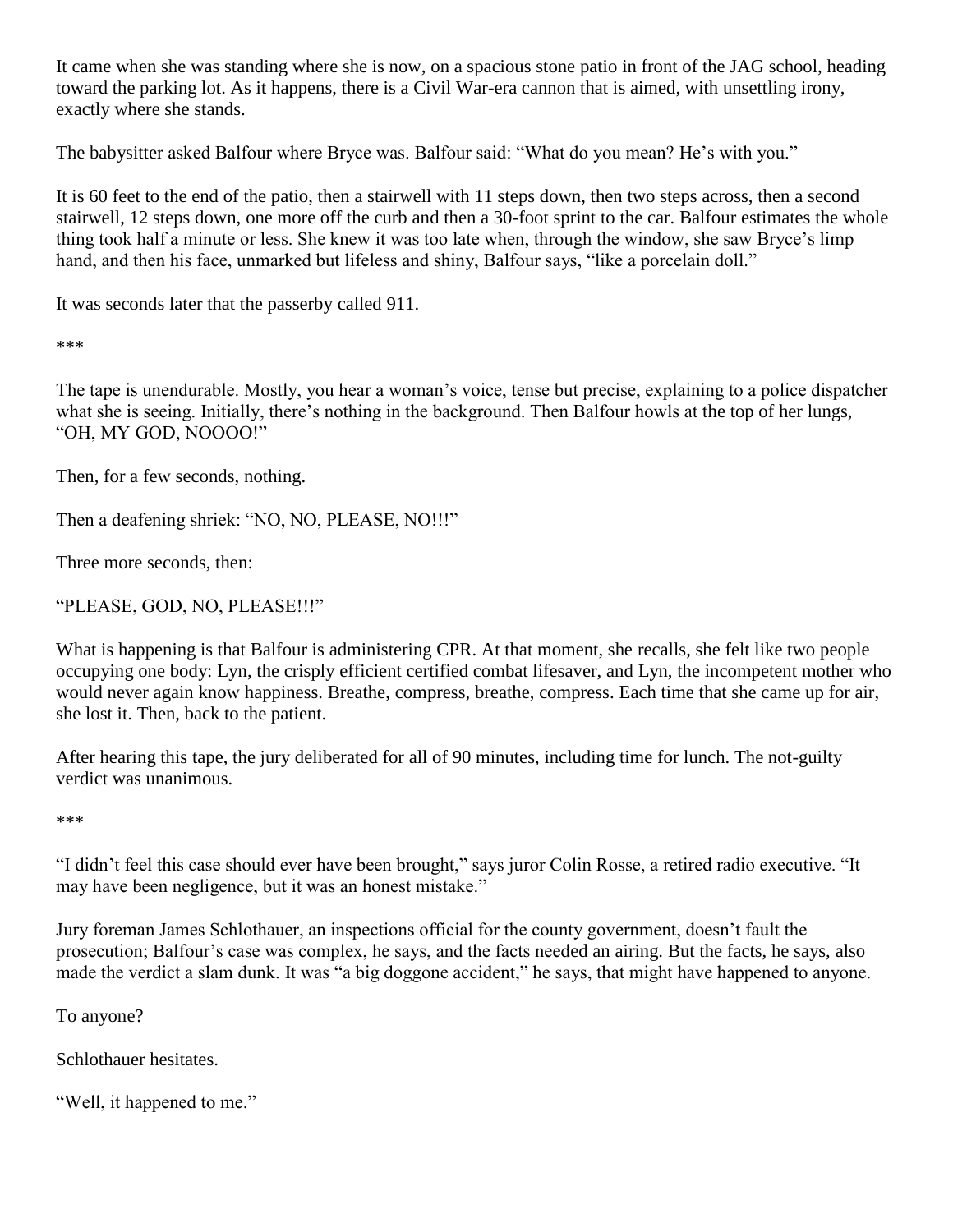The results were not catastrophic, Schlothauer says, but the underlying malfunction was similar: Busy and stressed, he and his wife once got their responsibilities confused, and neither stopped at day care for their daughter at the end of the day.

"We both got home, and it was, 'Wait, where's Lily?' 'I thought you got her!' 'I thought you got her!' "

What if that mix-up had happened at the beginning of the day?

"To anyone," Schlothauer says.

\*\*\*

There is no national clearinghouse for cases of infant hyperthermia, no government agency charged with data collection and oversight. The closest thing is in the basement office of a comfortable home in suburban Kansas City, Kan., where a former sales and marketing executive named Janette Fennell runs a nonprofit organization called Kids and Cars. Kids and Cars lobbies for increased car safety for children, and as such maintains one of the saddest databases in America.

Fennell is on a sofa, her bare feet tucked under her, leafing through files. Amber, her college intern, walks up and plops a fax of a new wire service story on the table. "Frontover," Amber says. "Parking lot, North Carolina."

There's a grisly terminology to this business. "Backovers" happen when you look in the rearview mirror and fail to see the child behind the car, or never look at all. "Frontovers" occur almost exclusively with pickups and SUVs, where the driver sits high off the ground. There are "power window strangulations" and "cars put in motion by child" and, finally, "hyperthermia."

In a collage on Fennell's wall are snapshots of dozens of infants and toddlers, some proudly holding up fingers, as if saying, "I'm 2!" Or "I'm 3!" The photos, typically, are from their final birthdays.

Fennell has met or talked with many of the parents in the hyperthermia cases, and some now work with her organization. She doesn't seek them out. They find her name, often late at night, sleeplessly searching the Web for some sign that there are others who have lived in the same hell and survived. There is a general misconception, Fennell says, about who these people are: "They tend to be the doting parents, the kind who buy baby locks and safety gates." These cases, she says, are failures of memory, not of love.

Fennell has an expression that's half smile, half wince. She uses it often.

"Some people think, 'Okay, I can see forgetting a child for two minutes, but not eight hours.' What they don't understand is that the parent in his or her mind has dropped off the baby at day care and thinks the baby is happy and well taken care of. Once that's in your brain, there is no reason to worry or check on the baby for the rest of the day."

Fennell believes that prosecuting parents in this type of case is both cruel and pointless: It's not as though the fear of a prison sentence is what will keep a parent from doing this.

The answer to the problem, Fennell believes, lies in improved car safety features and in increased public awareness that this can happen, that the results of a momentary lapse of memory can be horrifying.

What is the worst case she knows of?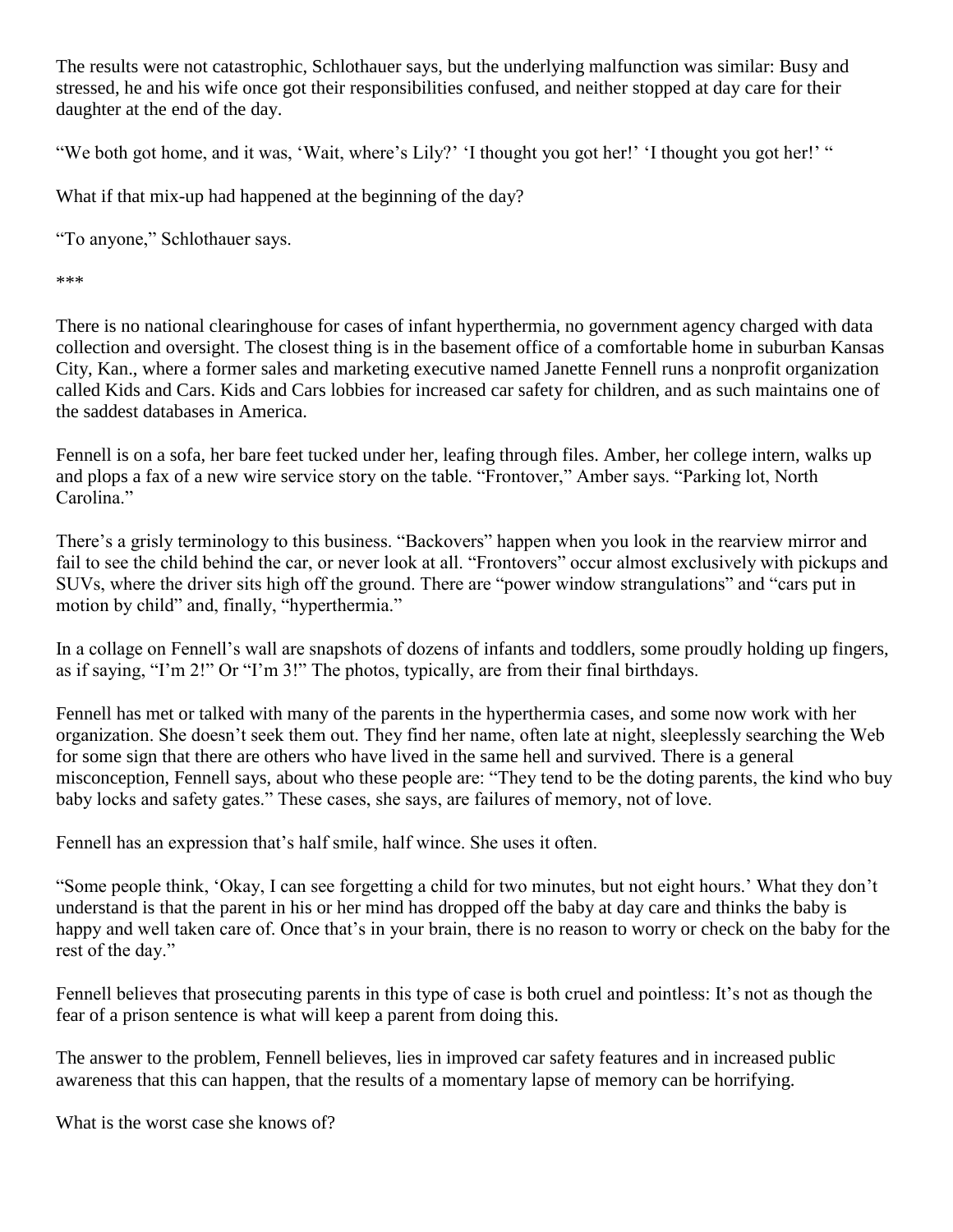"I don't really like to . . ." she says.

She looks away. She won't hold eye contact for this.

"The child pulled all her hair out before she died."

For years, Fennell has been lobbying for a law requiring back-seat sensors in new cars, sensors that would sound an alarm if a child's weight remained in the seat after the ignition is turned off. Last year, she almost succeeded. The 2008 Cameron Gulbransen Kids' Transportation Safety Act -- which requires safety improvements in power windows and in rear visibility, and protections against a child accidentally setting a car in motion -- originally had a rear seat-sensor requirement, too. It never made the final bill; sponsors withdrew it, fearing they couldn't get it past a powerful auto manufacturers' lobby.

There are a few aftermarket products that alert a parent if a child remains in a car that has been turned off. These products are not huge sellers. They have likely run up against the same marketing problem that confronted three NASA engineers a few years ago.

In 2000, Chris Edwards, Terry Mack and Edward Modlin began to work on just such a product after one of their colleagues, Kevin Shelton, accidentally left his 9-month-old son to die in the parking lot of NASA Langley Research Center in Hampton, Va. The inventors patented a device with weight sensors and a keychain alarm. Based on aerospace technology, it was easy to use; it was relatively cheap, and it worked.

Janette Fennell had high hopes for this product: The dramatic narrative behind it, she felt, and the fact that it came from NASA, created a likelihood of widespread publicity and public acceptance.

That was five years ago. The device still isn't on the shelves. The inventors could not find a commercial partner willing to manufacture it. One big problem was liability. If you made it, you could face enormous lawsuits if it malfunctioned and a child died. But another big problem was psychological: Marketing studies suggested it wouldn't sell well.

The problem is this simple: People think this could never happen to them.

\*\*\*

"I was that guy, before. I'd read the stories, and I'd go, 'What were those parents thinking?' "

Mikey Terry is a contractor from Maypearl, Tex., a big man with soft eyes. At the moment he realized what he'd done, he was in the cab of a truck and his 6-month-old daughter, Mika, was in a closed vehicle in the broiling Texas sun in a parking lot 40 miles away. So his frantic sprint to the car was conducted at 100 miles an hour in a 30-foot gooseneck trailer hauling thousands of pounds of lumber the size of telephone poles.

On that day in June 2005, Terry had been recently laid off, and he'd taken a day job building a wall in the auditorium of a Catholic church just outside of town. He'd remembered to drop his older daughter at day care, but as he was driving the baby to a different day care location, he got a call about a new permanent job. This really caught his attention. It was a fatal distraction.

Terry, 35, wasn't charged with a crime. His punishment has been more subtle.

The Terrys are Southern Baptists. Before Mika's death, Mikey Terry says, church used to be every Sunday, all day Sunday, morning Bible study through evening meal. He and his wife, Michele, don't go much anymore. It's too confusing, he says.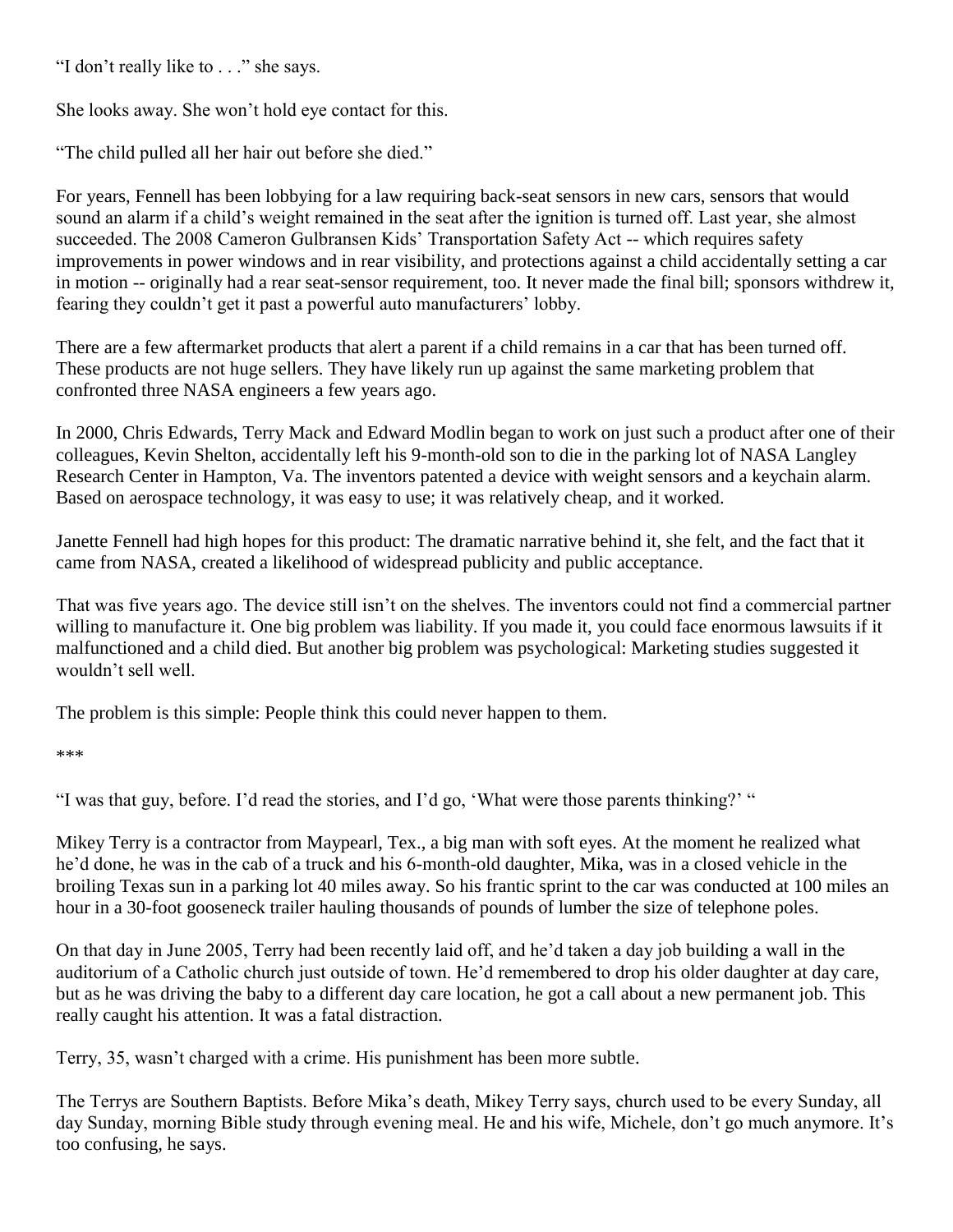"I feel guilty about everyone in church talking about how blessed we all are. I don't feel blessed anymore. I feel I have been wronged by God. And that I have wronged God. And I don't know how to deal with that."

Four years have passed, but he still won't go near the Catholic church he'd been working at that day. As his daughter died outside, he was inside, building a wall on which would hang an enormous crucifix.

\*\*\*

"This is a case of pure evil negligence of the worse kind . . . He deserves the death sentence."

"I wonder if this was his way of telling his wife that he didn't really want a kid."

"He was too busy chasing after real estate commissions. This shows how morally corrupt people in real estaterelated professions are."

These were readers' online comments to The Washington Post news article of July 10, 2008, reporting the circumstances of the death of Miles Harrison's son. These comments were typical of many others, and they are typical of what happens again and again, year after year in community after community, when these cases arise. A substantial proportion of the public reacts not merely with anger, but with frothing vitriol.

Ed Hickling believes he knows why. Hickling is a clinical psychologist from Albany, N.Y., who has studied the effects of fatal auto accidents on the drivers who survive them. He says these people are often judged with disproportionate harshness by the public, even when it was clearly an accident, and even when it was indisputably not their fault.

Humans, Hickling said, have a fundamental need to create and maintain a narrative for their lives in which the universe is not implacable and heartless, that terrible things do not happen at random, and that catastrophe can be avoided if you are vigilant and responsible.

In hyperthermia cases, he believes, the parents are demonized for much the same reasons. "We are vulnerable, but we don't want to be reminded of that. We want to believe that the world is understandable and controllable and unthreatening, that if we follow the rules, we'll be okay. So, when this kind of thing happens to other people, we need to put them in a different category from us. We don't want to resemble them, and the fact that we might is too terrifying to deal with. So, they have to be monsters."

After Lyn Balfour's acquittal, this comment appeared on the Charlottesville News Web site:

"If she had too many things on her mind then she should have kept her legs closed and not had any kids. They should lock her in a car during a hot day and see what happens."

\*\*\*

Lyn Balfour's Ruckersville home is fragrant with spice candles and the faintly sweet feel of kitsch. Braiden boings happily in a baby bouncer, the same one Bryce had, and crawls on a patchwork comforter that had been Bryce's, too. As Balfour is text-messaging Jarrett in Iraq, she's checking out Braiden's diaper, multitasking as always.

"People say I'm a strong woman," Balfour says, "but I'm not. It's just that when I grieve, I grieve alone . . ."

The pacifier pops out of Braiden's mouth. Balfour rinses it, pops it back in.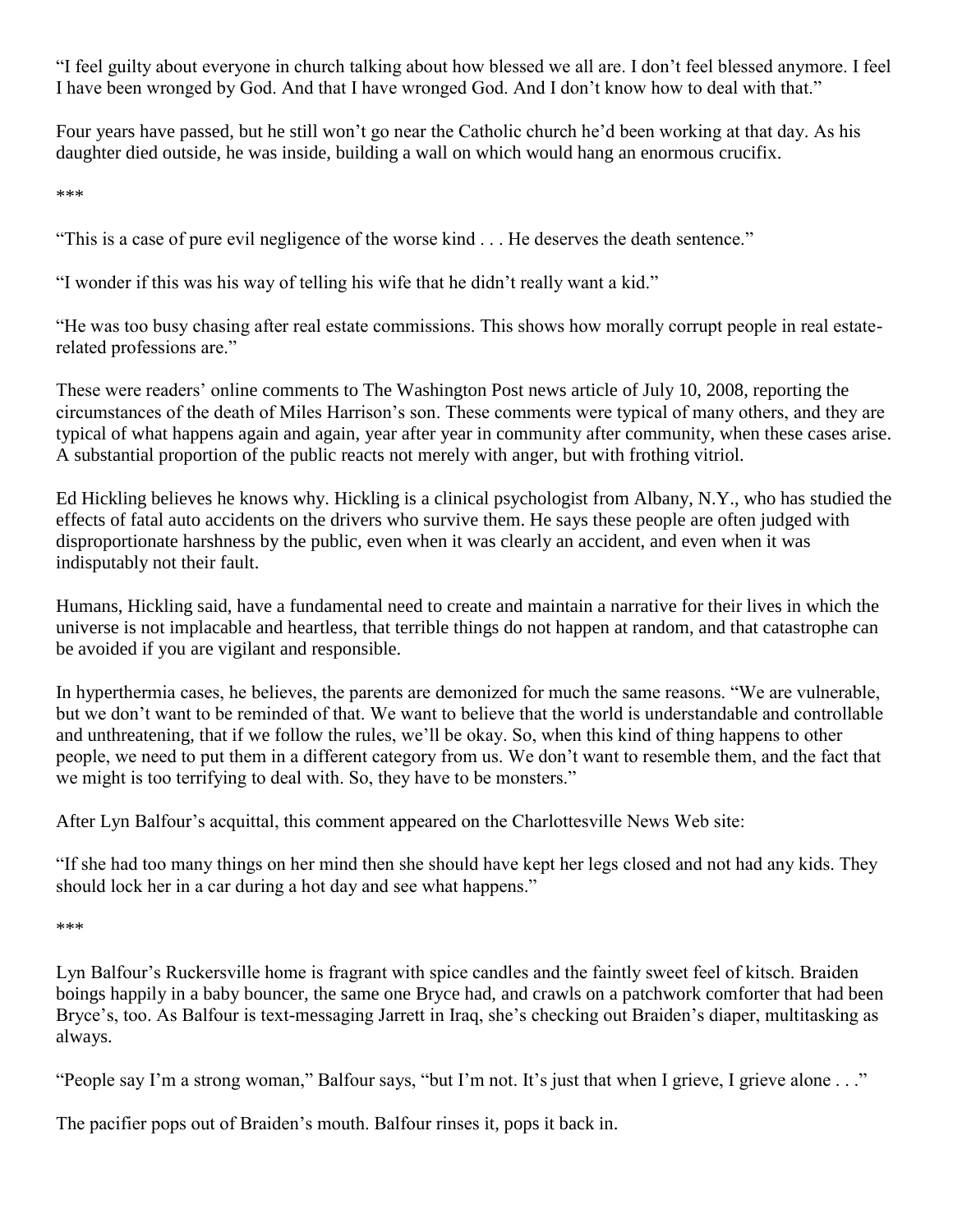" . . . because deep down I feel I don't have the right to grieve in front of others."

Balfour says she has carefully crafted the face she shows the world.

"I would like to disappear, to move someplace where no one knows who I am and what I did. I would do that in a heartbeat, but I can't. I have to say my name. I'm the lady who killed her child, and I have to be that lady because I promised Bryce."

The promise, she says, came as she held her son's body in the hospital. "I kissed him for the last time, and I told him how sorry I was, and I said I would do everything in my power to make sure this will never happen to another child."

Balfour has done this in a way suited to her personality; she has become a modern, maternal version of the Ancient Mariner, from time to time brazenly bellying up to strangers in places such as Sam's Club and starting a conversation about children, so she can tell them what she did to one of hers. An in-your-face cautionary tale.

Unlike most parents to whom this has happened, Balfour will talk to the media, anytime. She works with Kids and Cars, telling her story repeatedly. Her point is always consistent, always resolute, always tinged with a little anger, always a little self-serving, sometimes a bit abrasive: This can happen to anyone. This is a mistake, not a crime, and should not be prosecuted. Cars need safety devices to prevent this. She seldom seems in doubt or in particular anguish. No one sees her cry.

"The truth is," she says, "the pain never gets less. It's never dulled. I just put it away for a while, until I'm in private. "

Balfour doesn't like to think about Bryce's final ordeal. A kindly doctor once told her that her son probably didn't suffer a great deal, and she clings to this resolutely. In her mind, Bryce died unafraid, surrounded by consoling angels. The deity Balfour believes in loves us unconditionally and takes a direct hand in our lives; this delivers comfort, but also doubt.

"When I was 16 in high school," she says, "I was date-raped. I had an abortion. I never told anyone, not my friends and not my mother. As the abortion was happening, I prayed to God and asked Him to take the baby back, and give him back to me when I could take care of him."

 $\text{So} \dots$ ?

"So, I do wonder, sometimes . . .

Balfour wipes a tear.

" . . . It's there in the back of my mind, that what happened to me is punishment from God. I killed a child, and then I had one ripped away from me at the peak of my happiness."

On the floor, Braiden is entranced by an Elmo doll.

"Sometimes," Balfour says, "I wish I had died in childbirth with him . . ."

She's weeping now. For the moment, there's no soldier left.

" . . . that way, Jarrett could have Braiden, and I could be with Bryce."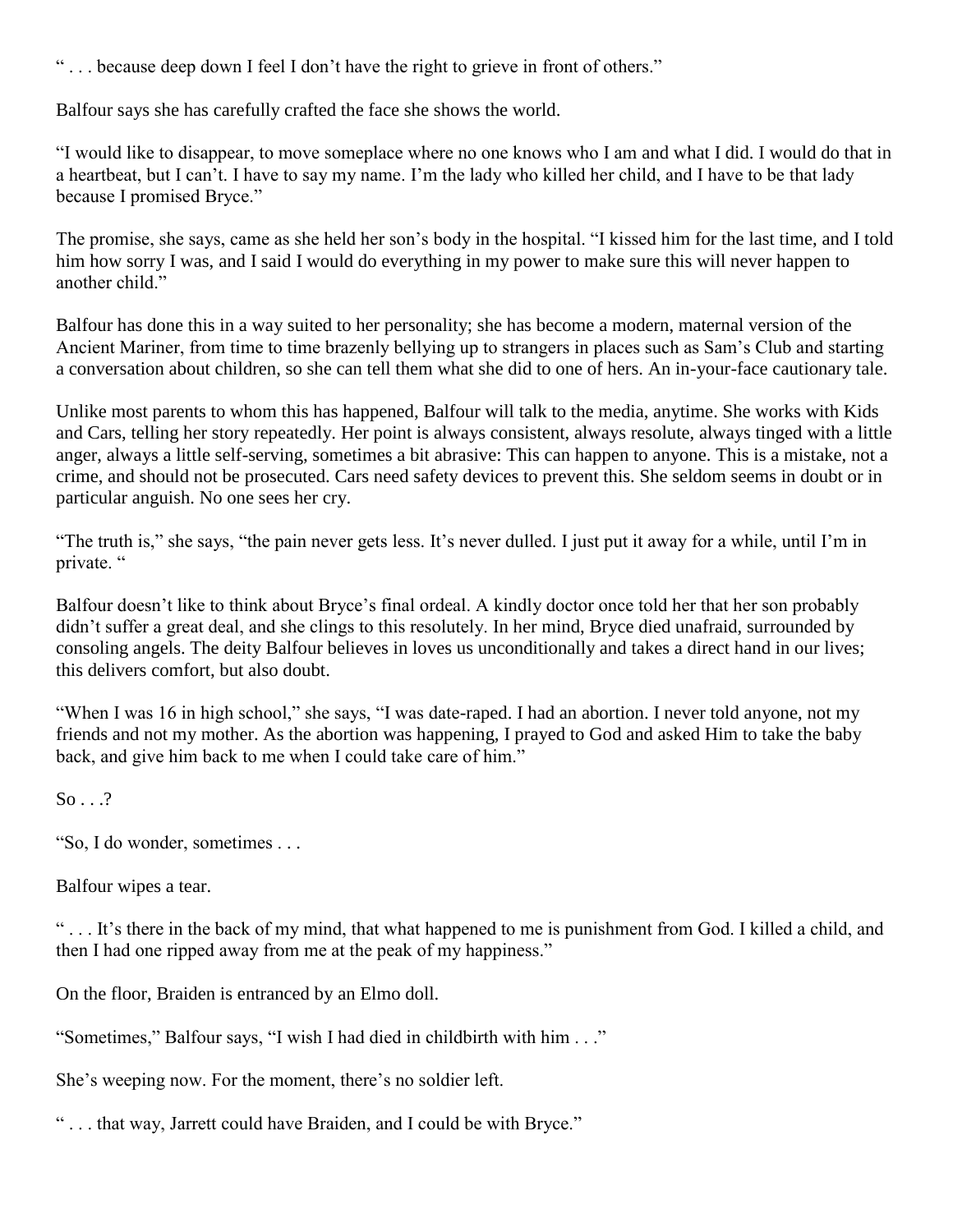Miles Harrison is in a Leesburg Starbucks, seated next to the condiment station, pulling napkin after napkin to dry his eyes.

"I hurt my wife so much," he says, "and by the grace of whatever wonderful quality is within her, she has forgiven me. And that makes me feel even worse. Because I can't forgive me."

In the months after he was acquitted in the death of his son, Harrison's public agony continued. His mug shot was back in the newspapers after the Russian Foreign Ministry officially protested his acquittal and threatened to halt the country's adoption program with Americans. It was something of an international incident.

For months, Harrison declined to speak for this article, but in early February, he said he was ready.

"I pray for forgiveness from the Russian people," he said. "There are good people in this country who deserve children, and there are children in Russia who need parents. Please don't punish everyone for my mistake."

Harrison is a Roman Catholic. Weeks after Chase's death, he returned to his local church, where priest and parishioners left him to grieve in solitude. Afterward, the priest embraced him and whispered in his ear: "I will always be here for you."

The church is St. Francis de Sales in Purcellville. The priest was Father Michael Kelly. On New Year's Eve, on a windswept road after a heavy rain, as Father Michael stopped to move a tree that had fallen across the road, he was struck by another falling tree and killed.

Harrison doesn't know what to make of this; nothing entirely holds together anymore, except, to his astonishment, his marriage.

In their home, Carol and Miles Harrison have kept Chase's nursery exactly as it was, and the child's photos are all over. "Sometimes we'll look at a picture together," Harrison says, "and I will see Carol cry. She tries not to let me see, but I see, and I feel such guilt and hurt."

Harrison says he knows it is unlikely he and Carol will be allowed to adopt again.

He leans forward, his voice breaking into a sobbing falsetto, as it did in the courtroom at his worse moment of shame.

"I have cheated her out of being a mother."

In Starbucks, heads turn.

"She would be the best mother in the world."

\*\*\*

The first time, someone answers the phone but doesn't say anything. There is just the sound of a TV turned up way too loud, and after a little while, the phone clicks dead. A few days later, he answers, but the TV is not lowered. Call back later, he says. On the third day, he takes the call.

Are you doing okay?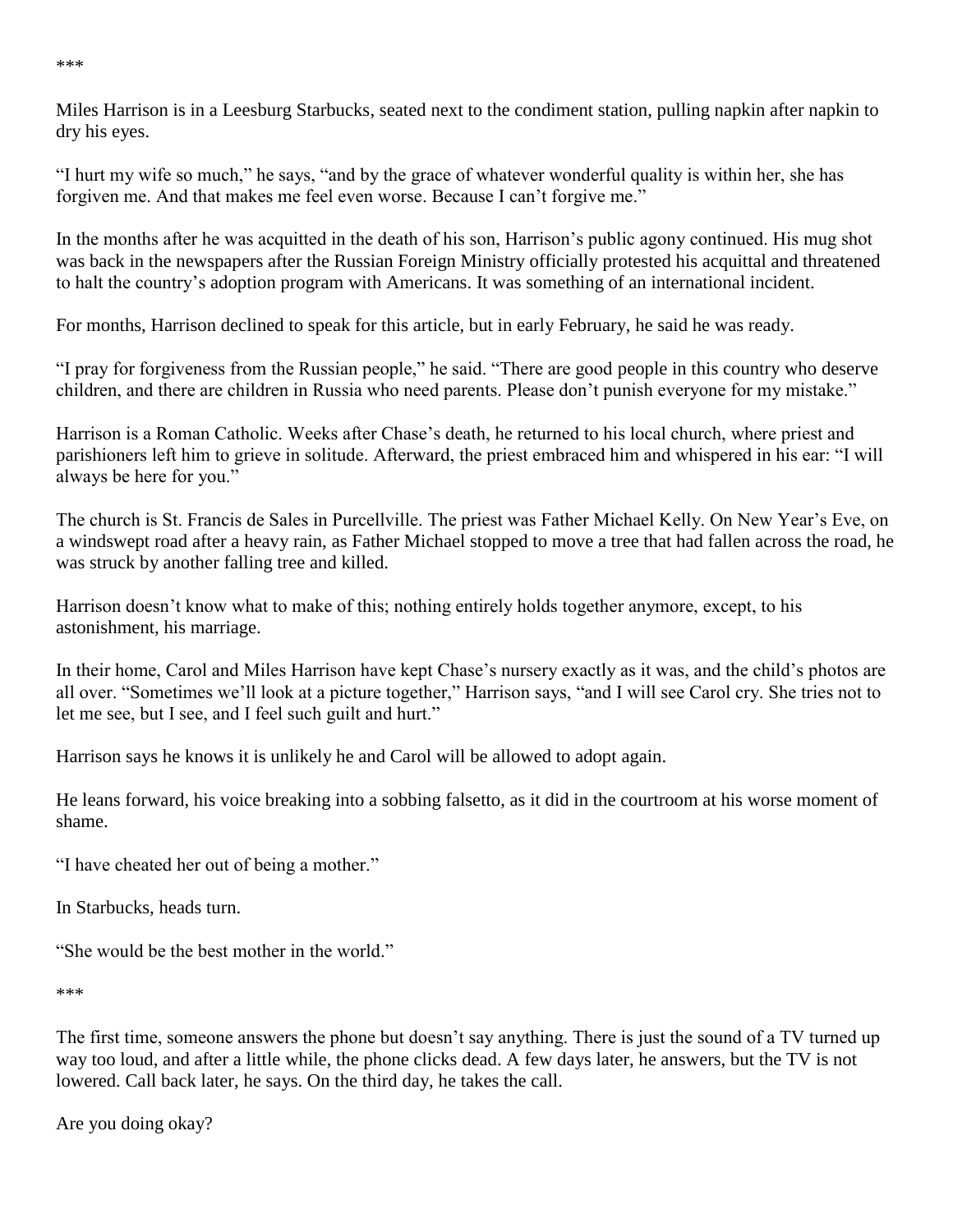"I don't even know. Tryin' to take it day by day."

Andrew Culpepper's voice is a flat monotone, like a man in a trance. His sentences are short and truncated. This is the sanitation department electrician in Portsmouth, the lucky one. He was the man who wasn't criminally charged when Miles Harrison was. He never had to legally defend himself.

Are you alone now?

"Yeah"

She left you?

"Yeah. She's hurt and stuff. Dealing with it her way, I guess."

Are you thankful you weren't prosecuted?

No answer.

Andrew?

"Not for myself, for my parents. Doesn't matter what they do to me. Nothing I don't do to myself every day."

Are you sure you're okay?

"I try to take my mind off it. When I start thinking about it, I get like . . ."

Like what?

Silence for the longest time.

"Like this"

\*\*\*

As part of her plan to simplify her life, Lyn Balfour has quit her job. It's going to get a little more complicated soon, because she's pregnant again: The insemination that she had on that day in October was successful. The baby is due in July.

Balfour's laywers petitioned the court to get the record of her prosecution expunged. Such a request is usually unopposed after an acquittal, in recognition that a legally innocent person has a right to start again with a legally clean slate. But in this case, Commonwealth's Attorney Dave Chapman challenged it and, unusually, argued the relatively small legal battle himself.

Outside the courthouse, Chapman ex-plained: "It's very rare to oppose expungement. But we are, because of the enormity of this case, because it is the sole public record of the death of a completely defenseless and helpless infant"

After a half-day hearing, the judge ruled for the commonwealth, saying Balfour had failed to prove that she would suffer a "manifest injustice" if the court records remained unsealed.